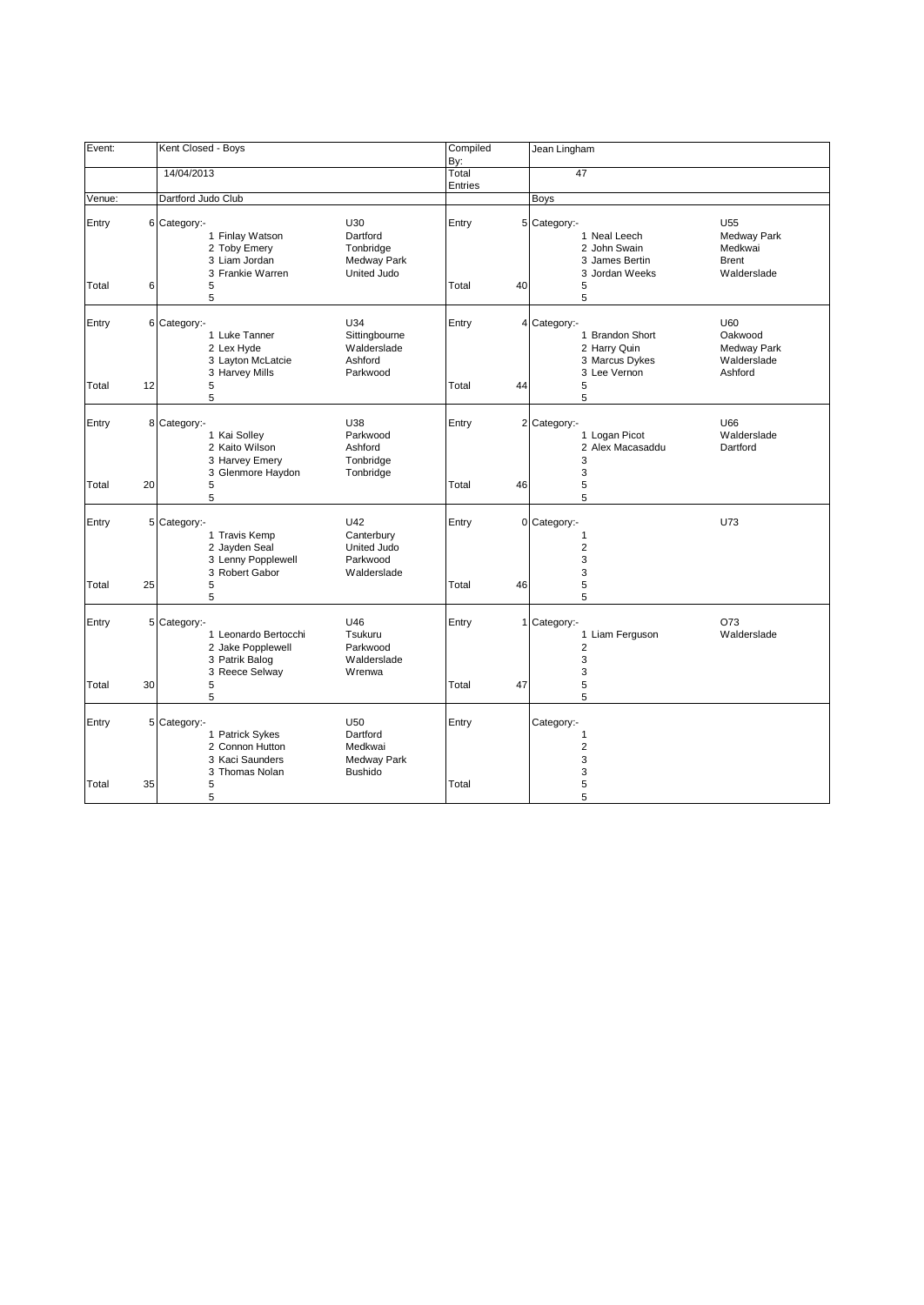| Event:         |                | Kent Closed - Girls                                                                      |                                                              | Compiled<br>By:  |    | Jean Lingham                                                                                        |                                                                |
|----------------|----------------|------------------------------------------------------------------------------------------|--------------------------------------------------------------|------------------|----|-----------------------------------------------------------------------------------------------------|----------------------------------------------------------------|
|                |                | 14/04/2013                                                                               |                                                              | Total<br>Entries |    | 22                                                                                                  |                                                                |
| Venue:         |                | Darford Judo Club                                                                        |                                                              |                  |    | Girls                                                                                               |                                                                |
| Entry<br>Total | 0              | 0 Category:-<br>1<br>2<br>3<br>3<br>5                                                    | U28                                                          | Entry<br>Total   | 17 | 4 Category:-<br>1 Christina Kelsall<br>2 Caitlin Skerritt<br>3 Iona McBain<br>3 Nicole Hillier<br>5 | U52<br>Tonbridge<br>Tonbridge<br>Ashford<br><b>Medway Park</b> |
| Entry<br>Total | $\overline{c}$ | 5<br>2 Category:-<br>1 Katie Lovekin<br>2 Jazmin McLachie<br>3<br>3<br>5                 | U32<br>Metro<br>Ashford                                      | Entry<br>Total   | 19 | 5<br>2 Category:-<br>1 Farren Davie<br>2 Rose Johnson<br>3<br>3<br>5                                | <b>U57</b><br>Tsukuru<br>Dartford                              |
|                |                | 5                                                                                        |                                                              |                  |    | 5                                                                                                   |                                                                |
| Entry          |                | 1 Category:-<br>1 Molly Harvey<br>$\overline{2}$<br>3<br>3                               | U36<br>Tonbridge                                             | Entry            |    | 2 Category:-<br>1 Rayna Jobson<br>2 Sophie Boyd<br>3<br>3                                           | U63<br>Wrenwa<br>Medkwai                                       |
| Total          | 3              | 5<br>5                                                                                   |                                                              | Total            | 21 | 5<br>5                                                                                              |                                                                |
| Entry          |                | 3 Category:-<br>1 Katie John<br>2 Hollie Hughes<br>3 Zoe Gardiner<br>3                   | U40<br>Sittingbourne<br><b>Bushido</b><br>Parkwood           | Entry            |    | 0 Category:-<br>1<br>$\overline{2}$<br>3<br>3                                                       | U70                                                            |
| Total          | 6              | 5<br>5                                                                                   |                                                              | Total            | 21 | 5<br>5                                                                                              |                                                                |
| Entry          |                | 4 Category:-<br>1 Aysha Wilson<br>2 Hannah Torns<br>3 Sinead Ferguson<br>3 Caitlin Barry | U44<br>Ashford<br>Riverside<br>Walderslade<br><b>Bushido</b> | Entry            |    | 1 Category:-<br>1 Louise McLachie<br>$\overline{2}$<br>3<br>3                                       | O78<br>Ashford                                                 |
| Total          | 10             | 5<br>5                                                                                   |                                                              | Total            | 22 | 5<br>5                                                                                              |                                                                |
| Entry          |                | 3 Category:-<br>1 Sephora Varatharasan<br>2 Samantha Cabell<br>3 Jane Neave<br>3         | U48<br>Dartford<br>Harris<br>Tonbridge                       | Entry            |    | Category:-<br>1<br>$\overline{2}$<br>3<br>3                                                         |                                                                |
| Total          | 13             | 5<br>5                                                                                   |                                                              | Total            |    | 5<br>5                                                                                              |                                                                |